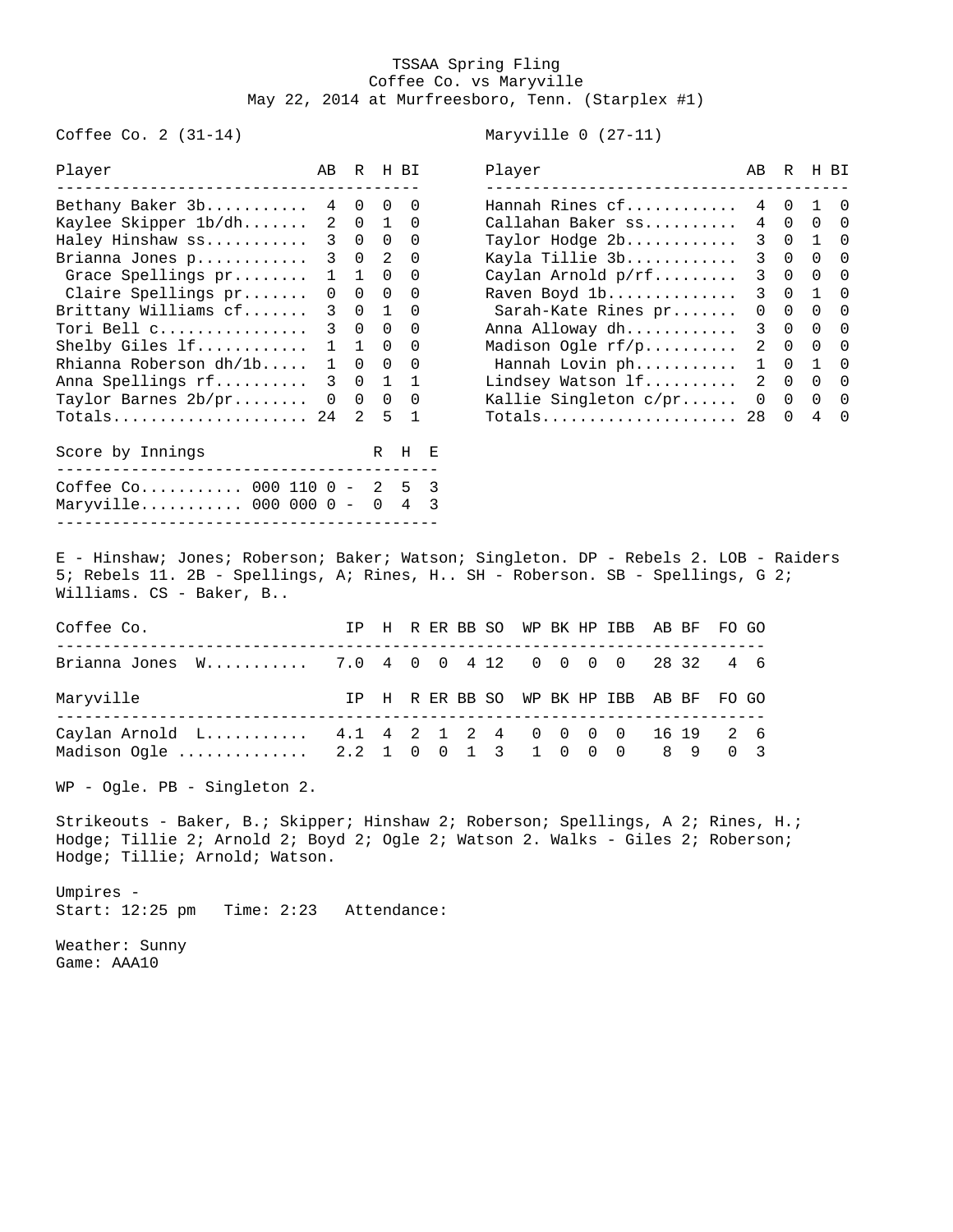## **Play-by-Play**

TSSAA Spring Fling Coffee Co. vs Maryville - Play-by-Play May 22, 2014 at Murfreesboro, Tenn. (Starplex #1)

Score by Innings R H E ----------------------------------------- Coffee Co........... 000 110 0 - 2 5 3 Maryville..... ... 000 000 0 - 0 4 3 -----------------------------------------

Coffee Co. starters: 25/3b Baker, B.; 15/1b Skipper; 5/ss Hinshaw; 4/p Jones; 9/cf Williams; 23/c Bell; 27/lf Giles; 26/dh Roberson; 20/rf Spellings, A; 19/2b Barnes; Maryville starters: 15/cf Rines, H.; 13/ss Baker; 11/2b Hodge; 6/3b Tillie; 12/p Arnold; 9/1b Boyd; 0/dh Alloway; 4/rf Ogle; 2/lf Watson; 16/c Singleton;

**Coffee Co. 1st -** Baker, B. grounded out to ss. Skipper struck out looking. Hinshaw struck out swinging. *0 runs, 0 hits, 0 errors, 0 LOB.*

**Maryville 1st -** Skipper to dh. Roberson to 1b. Rines, H. struck out swinging. Baker reached on a fielding error by p. Hodge walked; Baker advanced to second. Tillie walked; Hodge advanced to second; Baker advanced to third. Arnold reached on a fielder's choice; Tillie advanced to second; Hodge advanced to third; Baker out at home 3b to c. Boyd struck out swinging. *0 runs, 0 hits, 1 error, 3 LOB.*

**Coffee Co. 2nd -** Jones singled up the middle. Spellings, G pinch ran for Jones. Spellings, G advanced to second on a passed ball. Williams grounded out to p; Spellings, G advanced to third. Bell lined into double play 1b to ss; Spellings, G out on the play. *0 runs, 1 hit, 0 errors, 0 LOB.*

**Maryville 2nd -** Jones to p for Spellings, G. Alloway grounded out to 2b. Ogle struck out swinging. Watson walked. Rines, H. popped up to 1b. *0 runs, 0 hits, 0 errors, 1 LOB.*

**Coffee Co. 3rd -** Giles fouled out to 3b. Roberson walked. Barnes pinch ran for Roberson. Roberson to 1b for Barnes. Spellings, A struck out swinging. Baker, B. grounded out to 1b unassisted. *0 runs, 0 hits, 0 errors, 1 LOB.*

**Maryville 3rd -** Roberson to 1b for Barnes. Barnes to 2b for Roberson. Baker popped up to rf. Hodge struck out swinging, grounded out to c unassisted. Tillie popped up to 2b. *0 runs, 0 hits, 0 errors, 0 LOB.*

**Coffee Co. 4th -** Skipper singled to left center. Spellings, G pinch ran for Skipper. Hinshaw struck out looking. Spellings, G stole second. Jones grounded out to ss. Spellings, G stole third, scored on an error by c, unearned. Williams singled to right center. Williams stole second. Bell grounded out to 2b. *1 run, 2 hits, 1 error, 1 LOB.*

**Maryville 4th -** Arnold struck out swinging. Boyd singled to left field. Rines, S. pinch ran for Boyd. Alloway popped up to 3b. Ogle struck out swinging. *0 runs, 1 hit, 0 errors, 1 LOB.*

**Coffee Co. 5th -** Boyd to 1b for Rines, S.. Giles walked. Roberson grounded out to 3b, SAC, bunt; Giles advanced to second, advanced to third on the throw. Spellings, A doubled down the lf line, RBI; Giles scored. Baker, B. reached on an error by lf, advanced to second; Spellings, A advanced to third. Arnold to rf. Ogle to p. Spellings, G reached on a fielder's choice; Baker, B. advanced to third; Spellings, A out at home p to c. Spellings, G advanced to second; Baker, B. out at home c to p to 3b to c, caught stealing. *1 run, 1 hit, 1 error, 1 LOB.*

**Maryville 5th -** Watson struck out looking. Rines, H. doubled to left center. Baker grounded out to ss; Rines, H. advanced to third. Hodge grounded out to 3b. *0 runs, 1 hit, 0 errors, 1 LOB.*